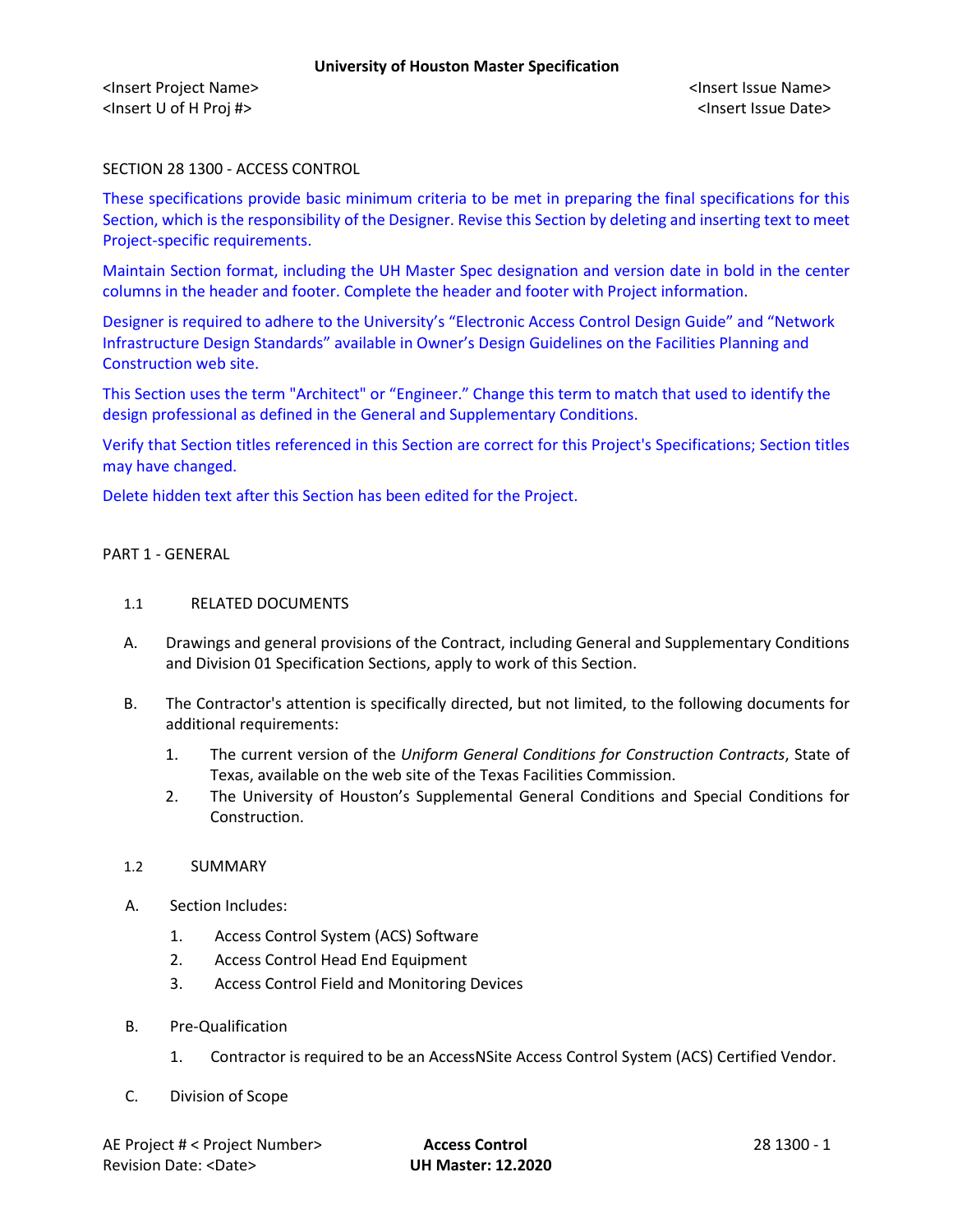# 1. ACS Contractor

- a. AccessNSite is the existing access control system for the University of Houston, UH at Sugar Land and UH at Katy campuses. The System uses existing Cougar One Cards tied to the University's student and employee database.
- b. Provide and install all specified components for access-controlled doors including the following:
	- 1) Non-IP-based cabling, card readers,
	- 2) Intelligent door controller
	- 3) System enclosures,
	- 4) Card reader panels,
	- 5) Input panels,
	- 6) Output panels,
	- 7) Interface relays,
	- 8) Power distribution modules,
	- 9) Door contacts,
	- 10) Egress motion detectors,
	- 11) Exit buttons,
	- 12) Door prop horns,
	- 13) Key switches,
	- 14) System power supplies,
	- 15) Fused relay outputs,
	- 16) Back up batteries
	- 17) Power distribution modules for fail-safe locks only (to be tied into the building fire alarm system).
- c. Adjust existing system programming as required to enroll all new controlled and monitored elements, without hardware changes (except for database, operating system, or technology upgrades by Owner).
- d. Provide door lock power supplies in Section 08 7100 "Door Hardware" (except for power supplies for latch retraction exit devices, which shall be provided by the door hardware supplier and shall be by the same manufacturer as the exit devices).
- e. Provide ACS client software and licenses as required to support the Project.
- 2. ACS Contractor (Electrified Door Hardware):
	- a. Provide electrified door hardware for all card access doors and for doors to be electronically locked and unlocked on a time schedule for all door leaves.
	- b. Provide request to exit switches (REX) on all electrified locking hardware and on all electrified exit devices. All exterior "Exit Only" doors shall have the capabilities for door position monitoring and shut capabilities (REX sensor shall be installed)
	- c. Provide electrified mortise locksets as 24VDC.
	- d. Provide electrified latch retraction for all electrified exit devices.
	- e. Provide exit device power supplies for all electrified exit devices. Exit device and power supply shall be by same manufacturer.
	- f. Provide electric through wire devices or harness cabling for all electrified door hardware.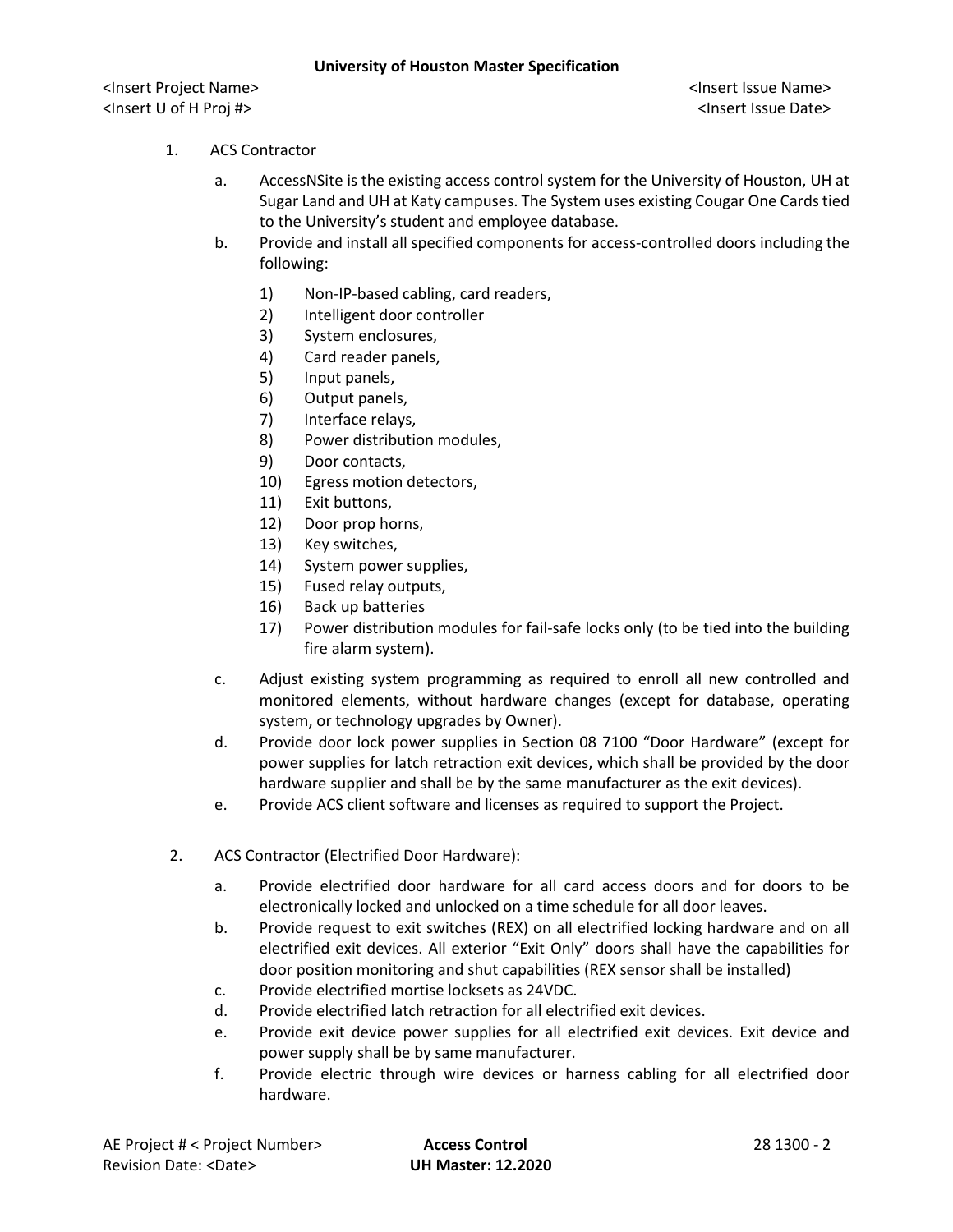<Insert Project Name> <Insert Issue Name> <Insert U of H Proj #> <Insert Issue Date>

- g. Provide all electrified door hardware as fail-secure entry with free mechanical egress, except where required to be fail-safe entry according to NFPA life safety code and University of Houston Fire Marshal.
- h. Ensure that exterior "Exit Only" doors do not have exterior door hardware.
- 3. Electrical Contractor:
	- a. Provides dedicated 120VAC power circuits, conduit, raceways, back boxes, j-boxes, fittings, hardware and earth grounds as necessary to provide a complete working system for the access control system. Provides 120VAC connections to access control head end equipment and access control system power supplies and door locking power supplies.
	- b. Provides conduit to all access control and security devices, including but not limited to:
		- 1) Card readers
		- 2) Electrified door hardware
		- 3) Door contacts
		- 4) Request to exit devices
		- 5) Audible alarm devices
		- 6) System power supplies
		- 7) Door release buttons
		- 8) ADA door operators push plates
		- 9) Door hold open devices
		- 10) Power supplies for electrified door hardware and electrified exit devices
		- 11) Automatic door operators and associated controls
		- 12) Vehicle gate operators and associated controls
		- 13) All other access control and security related devices.
	- c. Provides homeruns from the security closet to the access-controlled doors.
	- d. Provides necessary masonry coordination for the back-box installations.
	- e. Coordinates patching and painting of all items relating to conduit, raceways, J boxes, fittings hardware and earth grounds, conduit, and conduit installations.
	- f. Attends final walkthrough and system commissioning to resolve any electrical issues.

RETAIN SUBPARAGRAPH AND RELATED SUBPARAGRAPHS BELOW WHEN THE ELEVATOR CONTRACTOR IS RESPONSIBLE FOR INSTALLING CARD READERS FOR ELEVATOR ACCESS.

- 4. Elevator Contractor (only where card access is specified):
	- a. Provides demarcation box(s) in elevator room.
		- 1) One dry contact per floor for remote elevator actuation by access control system.
		- 2) One input per floor for elevator indication to access control system.
		- 3) Other inputs/outputs as specified in the Drawings and Specifications.
	- b. Provides wiring to the Cab
	- c. Installs Card Readers furnished by the Contractor
	- d. Performs life safety, software and testing
		- 1) Responsible for following all code requirements.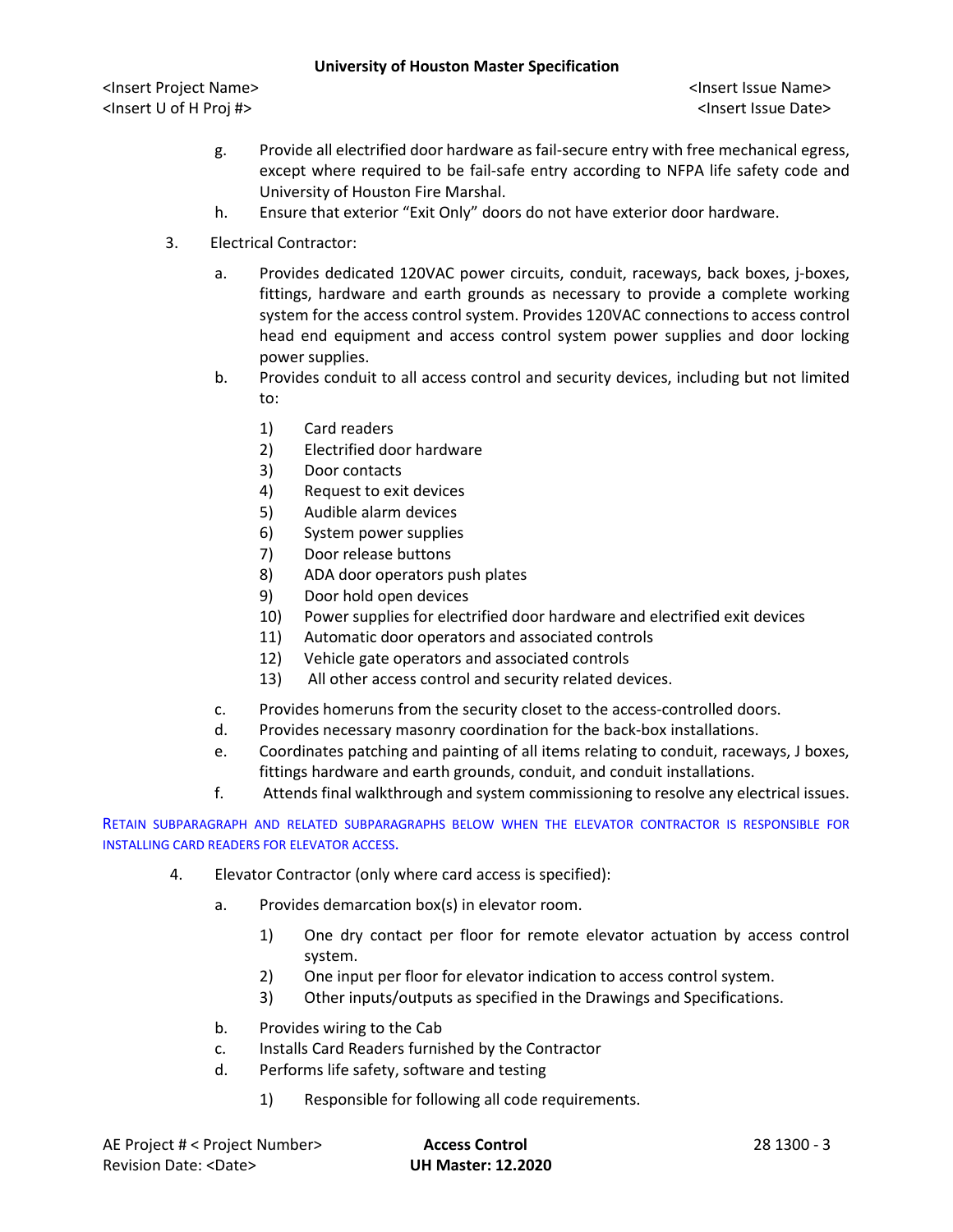<Insert Project Name> <Insert Issue Name> <Insert U of H Proj #> <Insert Issue Date>

- 2) Responsible for all software necessary to interact with all input/output points connected to the access system relating to elevator.
- 3) Provides an elevator technician for testing of the interfaces to access system.
- 5. Automatic Door Installer:
	- a. Provides input interface for the control of the automatic door by card reader.
	- b. Provides one contact from each ADA button for interface with ACS for "individual" ADA button controlled by card reader and/or time schedule.
	- c. Provides integral electrified door locking mechanisms for automatic "sliding" doors.
	- d. Provides integral door monitoring contacts for automatic "sliding" doors.
- 6. Fire Alarm Contractor:
	- a. Provides one fire alarm relay with a dry contact at each ACS Head End for input to power distribution module(s) that control emergency door release when/if "fail-safe" locks are used.
- 7. Technology Contractor:
	- a. Provides network connections to each ACS Intelligent Controller.
- 8. UIT Project Manager:
	- a. Coordinates assignment of static IP addresses .

#### 1.3 ACTION SUBMITTALS

- A. Contractor's Vendor and Programming Certification from ACS Manufacturer.
- B. Product Data: Provide Manufacturer's Data and Catalog Cut Sheets for all access control equipment.
- C. Device Schedules: Submit a schedule of access control devices and security equipment per door and per access control head end.
- D. Shop Drawings: Provide locations of access control devices on floor plans; elevations of each unique door type; elevations of Security panel layout; wiring schematics; and other pertinent data. Note: submitting copies of design documents is not acceptable.

#### 1.4 QUALITY ASSURANCE

- A. Contractor's Qualifications.
	- 1. Certified as an authorized dealer and installer of the AccessNSite System.
	- 2. A minimum of 1-year experience installing and programming the AccessNSite System.
	- 3. Provide programming only by factory trained technicians.
- B. Arrange a Submittal Coordination Meeting with all subcontractors and material suppliers involved with access control including doors, frames and door hardware supplier(s), elevators, automatic doors, entrances, and electrical. Include UIT Project Manager, Owner's Campus Safety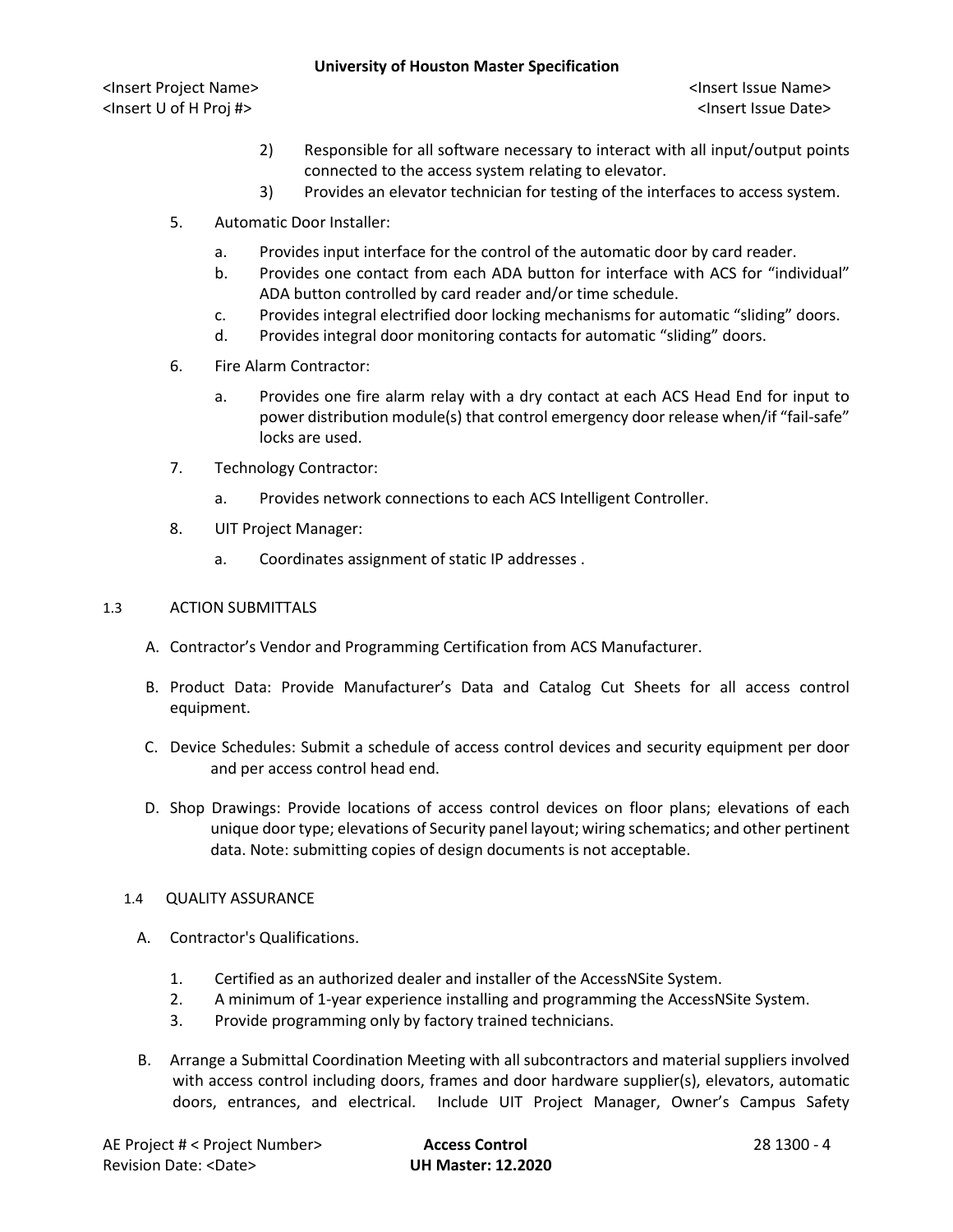Representative and Owner's Electronic Access Control (EAC) Representative. Refer to 3.1.A "COORDINATION" below.

- 1.5 WARRANTY
	- A. Warranty materials, fabrications, and installation for a period of 12 months after Substantial Completion using factory-authorized service representatives.
	- B. Warranty requirements:
		- 1. Respond via telephone and email to Owner requests within 2 hours of contact
		- 2. For emergency requests, provide an onsite technician response within 4 hours of notification, including holidays and weekends.
		- 3. For non-emergency requests, provide an onsite technician response within 24 hours of notification, during normal working hours, 8 am to 5 pm, Monday through Friday, excluding holidays or weekends.
		- 4. Warranty Exclusions: Repair or troubleshooting of any equipment provided by or physically damaged by others.

# PART 2 - PRODUCTS

- 2.1 MANUFACTURERS
	- A. Reference System Components List Below.
- 2.2 SYSTEM COMPONENTS
	- A. Access Control Software: Existing.
	- 1. Access Control Client Software:
		- a. Provide optional cost per client license Area Access Manager Software Provide optional cost per client license
		- b. Training Provide optional costs for software training.
	- B. Access Control Head End Equipment All equipment to be AccessNSite compatible and installed in Security Room that is secured by card reader.
		- 1. Intelligent Dual Reader Controllers (IDRC) Mercury 1502 Dual Reader Controller:
			- a. On-board Ethernet 10/100Base-T port, RS232 port, and RS485 port.
			- b. Two Reader ports.
			- c. Two Electric Lock Output (one per door), Form-C outputs, 5 A at 30 VDC.
			- d. Two Auxiliary Output (one per door), Form-C outputs, 5 A at 30 VDC.
			- e. Two Door Contact supervision (open/closed) (one per door).
			- f. Two REX (request to exit) Monitor (one per door).
			- g. Individual extended held open and strike times (ADA required).
			- h. 6 MB of available on-board, non-volatile flash memory.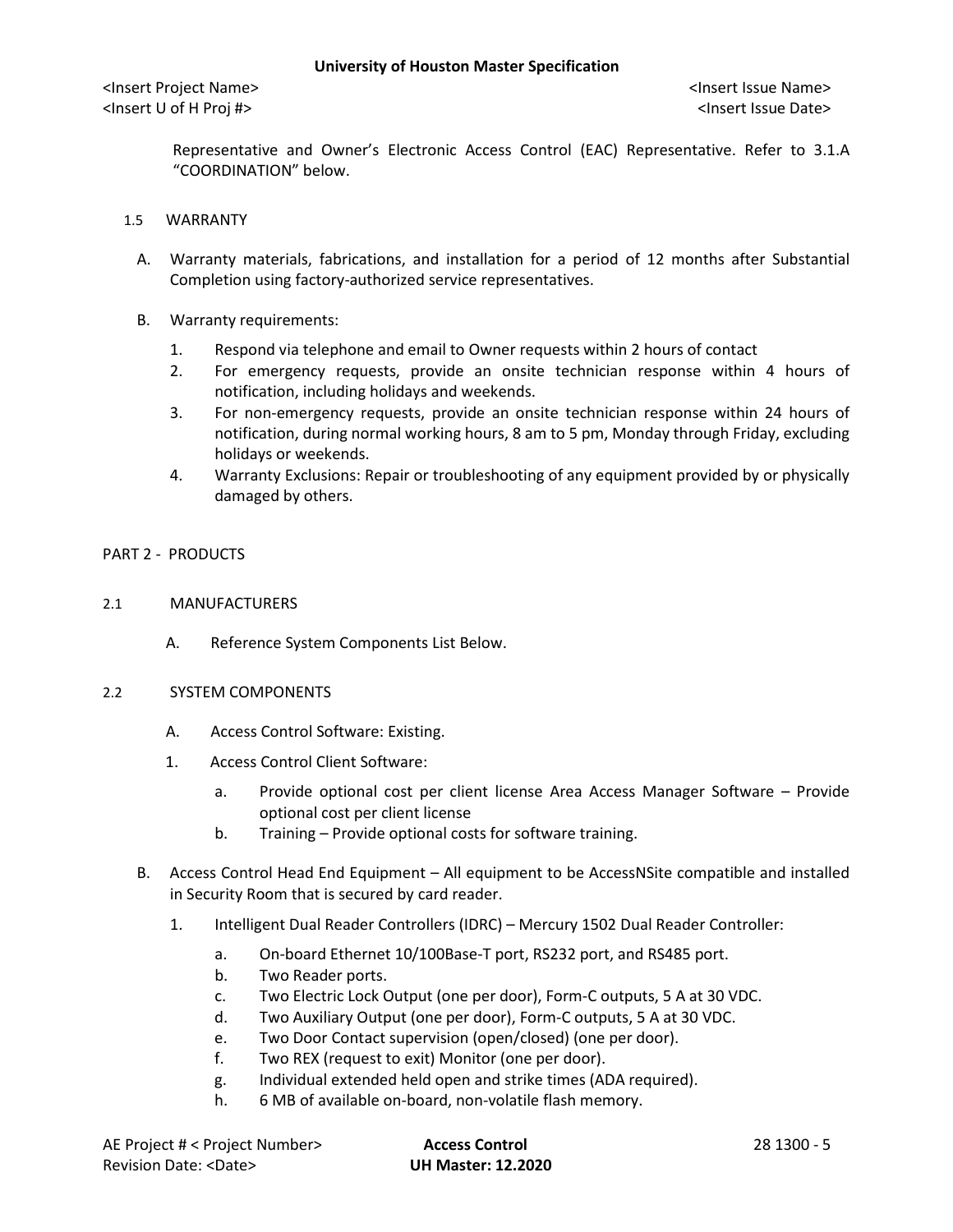<Insert Project Name> <Insert Issue Name> <Insert U of H Proj #> <Insert Issue Date>

- i. Provide one controller per Security Room or connect to existing ACS controller if applicable.
- 2. Single Reader Interface Panels (SRI) Mercury MR50 Single Reader Panel
	- a. One Reader port.
	- b. One Electric Lock Output (one per door), Form-C output, 5 A at 30 VDC.
	- c. One Auxiliary Output (one per door), Form-C outputs, 1 A at 30 VDC.
	- d. One Door Contact Supervision (open/closed).
	- e. One REX (request to exit) Monitor.
	- f. Individual extended held open and strike times (ADA required).
- 3. Dual Reader Interface Panels (DRI) Mercury MR52 Dual Reader Panel,
	- a. Two Reader ports.
	- b. Two Electric Lock Outputs (one per door), Form-C outputs, 5 A at 30 VDC.
	- c. Four Auxiliary Output (one per door), Form-C outputs, 5 A at 30 VDC.
	- d. Two Door Contact Supervision (open/closed) (one per door).
	- e. Two REX (request to exit) Monitor (one per door).
	- f. Individual extended held open and strike times (ADA required).
- 4. Input Modules (IM) Mercury MR16IN Input Panel,
	- a. Line Supervision.
	- b. Sixteen programmable supervised or non-supervised contacts.
	- c. Two Form-C 5 A, 30 VDC Relay output contacts.
	- d. Two dedicated inputs for tamper and power failure status.
	- e. Door Monitoring, Alarm Monitoring, and Elevator Control inputs.
- 5. Output Modules (OM) Mercury MR16OUT Output Panel,
	- a. Sixteen Form-C 5 A, 30 VDC programmable relay outputs.
	- b. Two dedicated digital inputs for tamper and power failure status.
	- c. Door Control and Elevator Control outputs.
- 6. System Power Supplies (SPS) Life Safety Power (model number as required)
	- a. Amperage based on connected equipment.
	- b. Provide with 25percent spare capacity.
	- c. Provide fused outputs.
	- d. Provide battery backup for up to 4 hours.
	- e. Provide lockable enclosures as required.
	- f. Provide system power supplies separate from lock power supplies.
- 7. Interface Relays (IR) Altronix, GE, or Honeywell
	- a. 12 or 24VDC relay coil.
	- b. Output voltage and current rating as required for interface.
	- c. For use with automatic door, elevator, or vehicle gate controls interface.
- 8. Lockable System Enclosures (Head End) Life Safety Power
	- a. Lockable Metal Enclosure.
	- b. Supports up to six (8) Mercury panels per enclosure.

| AE Project # < Project Number> | <b>Access Control</b>     | 28 1300 - 6 |
|--------------------------------|---------------------------|-------------|
| Revision Date: <date></date>   | <b>UH Master: 12.2020</b> |             |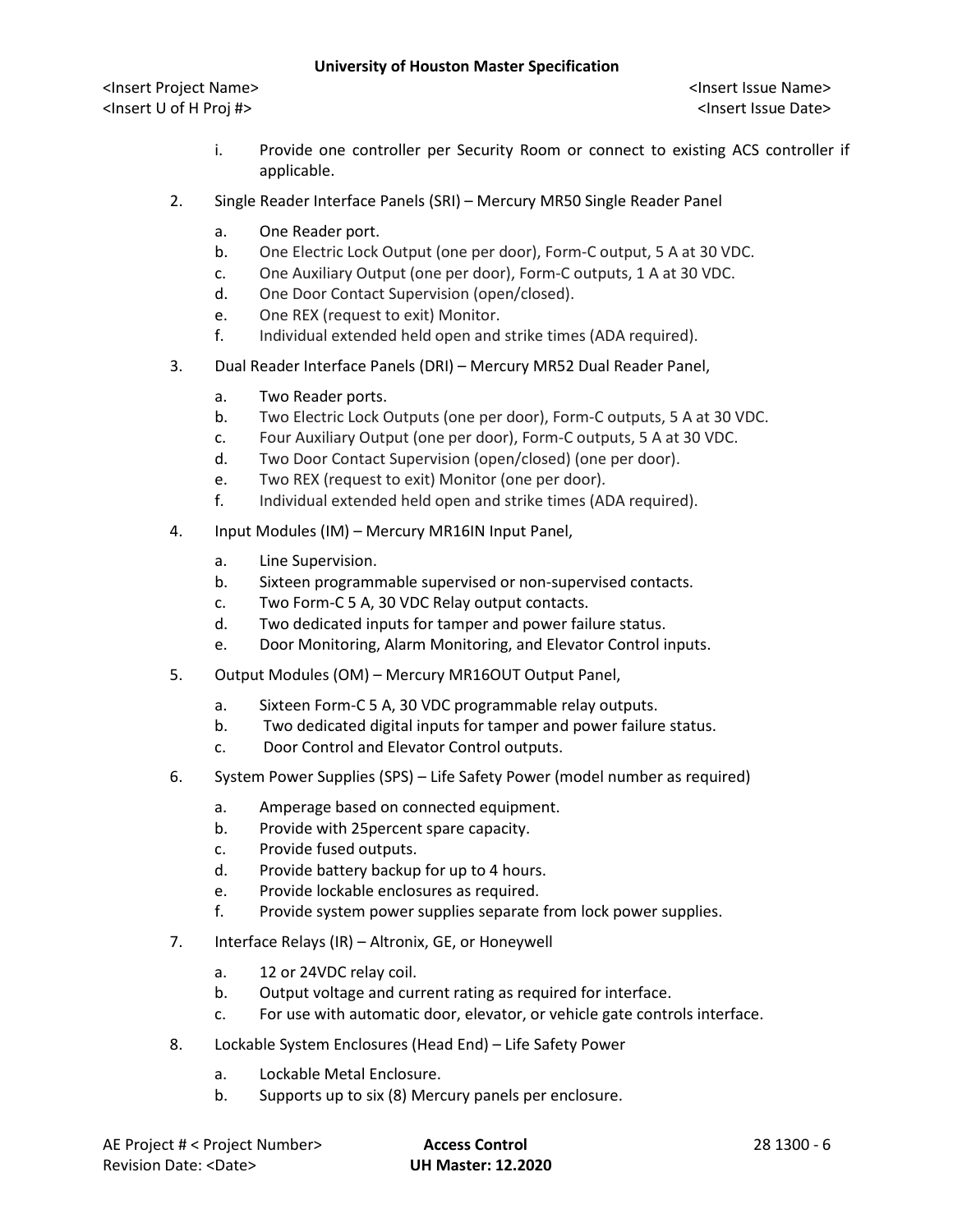<Insert Project Name> <Insert Issue Name> <Insert U of H Proj #> <Insert Issue Date>

- c. Provide sufficient enclosures for connected equipment.
- 9. Power Distribution Modules (PDM) Life Safety Power
	- a. Five (5) Individual Outputs (one per locking device).
	- b. Input from fire alarm system disables power to all connected devices.
	- c. For use with "fail-safe" locking devices only.
	- d. Fire Alarm Relay provided by others next to Head End.
- C. Access Control Field and Monitoring Devices as shown on Drawings.
	- 1. Card Readers--DesFire EV1 (CR-EV1)
		- a. HID iClass SE R10 Thin Line Readers for use with single gang back boxes. Model # 900NMNNEKEA129
		- b. HID iClass SE R 15 Mini- Readers for use when mounted on aluminum mullions. Model # 910NMNNEKEA129
		- c. HID iClass SE R40 Wall Reader Model # 920NMNNEKEA129
		- d. Maximum 500 feet (152 m) distance from reader interface panel.
		- e. Proximity readers may be used only at ADA entrances (in addition to magnetic stripe readers). Proximity readers are for use with special Owner- formatted HID proximity cards issued to disabled students, faculty, and/or employees in order to operate automatic openers for after-hours access. (Installation must be approved by Owner' s EAC Representative).
	- 2. Egress Motion Detectors (EMD) Bosch, GE, Optex, or Honeywell
		- a. Passive infrared detector.
		- b. Adjustable zone detection for egress.
		- c. Unlocks or shunts door automatically.
		- d. Hands free.
		- e. Provide only when integral request to exit function is not provided with electrified door hardware.
	- 3. Exit Buttons (EB) Alarm Controls, Locknetics, or Securitron
		- a. Double pole (DP) contacts connect one pole directly to magnetic lock power and connect one pole as request to exit to AccessNSite System.
		- b. Provide 30 second pneumatic delay (not dependent on electronics to operate).
		- c. Provide 2 inch minimum. red mushroom button with exit signage "Push Button to Exit."
		- d. Provide only for use with magnetic locks, in addition to egress motion detector.
	- 4. Door Contacts (DC) Bosch, GE, or Honeywell
		- a. Concealed 3/4 or 1inch diameter (surface mount where concealed is impractical).
		- b. Self-lock mounting.
		- c. Rugged construction.
	- 5. Door Prop Horns (DPH)—Piezo
		- a. 105 Decibel level.
		- b. 12VDC power.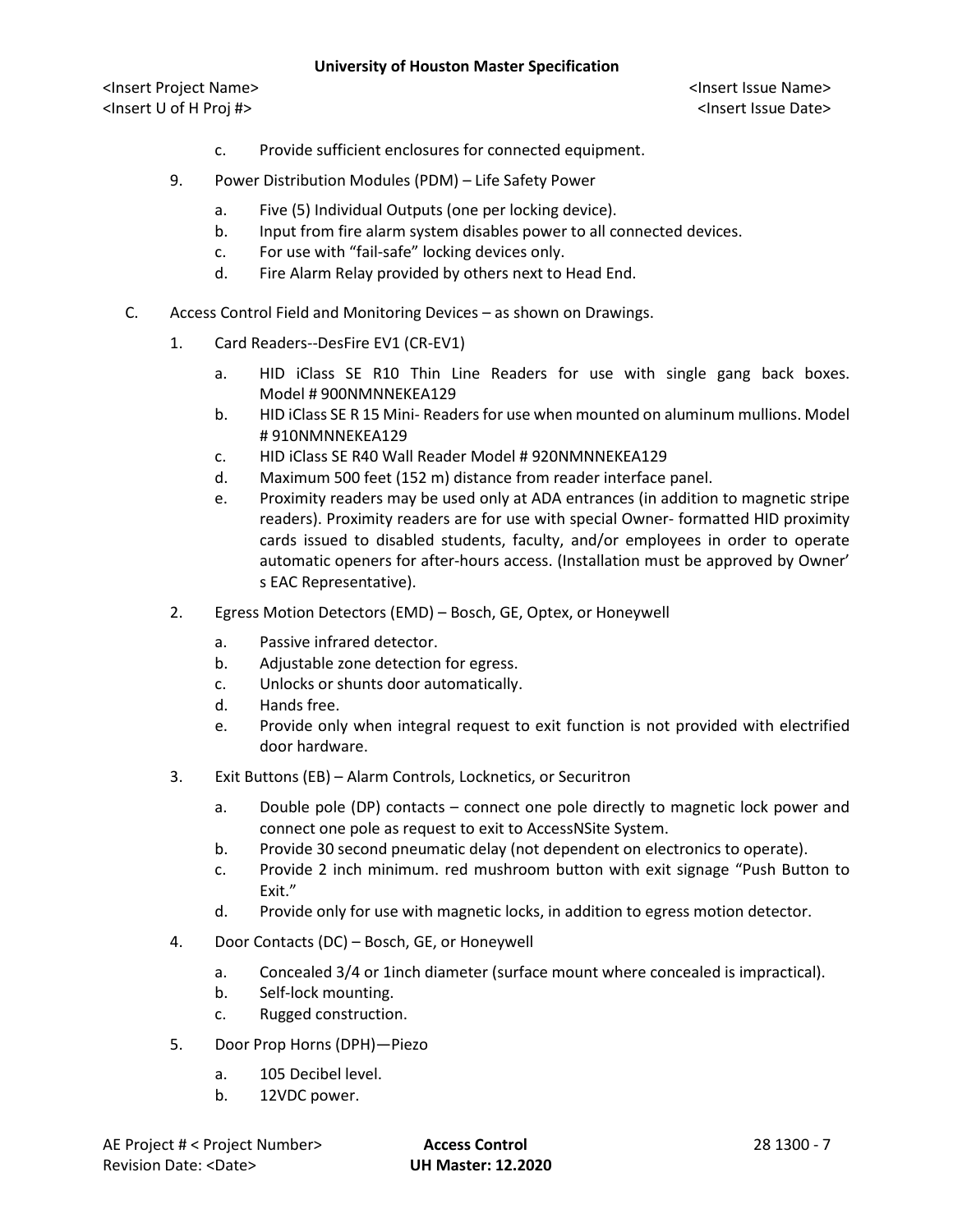- 6. Key Switches (KS) Best Access (no substitutions)
	- a. Maintained or momentary key switch functions.
	- b. Accepts Best Access key-removable core (Owner's keying system standard).
	- c. Single, double, or triple pole, depending on the interface.
	- d. Voltage and current rating, depending on the interface.
	- e. Used for interface with door prop horns, automatic doors, emergency override.
- D. Integrated IP Enabled Access Control Devices
	- 1. IP Enabled Wireless Integrated Card Reader Mortise Locks Sargent Manufacturing (SA):
		- a. SA IN120- Series: "70/72 IN120-82278 IP/IPS LNP"
		- b. Wireless access control mortise locks interface using field replaceable wireless radio connection to an Ethernet Local Area Network (LAN).
		- c. Locks shall continue to operate independently of an Ethernet (LAN) connection slowdown or failure.
		- d. Power Source: 6 AA alkaline batteries with LED indication of locked, programming mode and low capacity warning status conditions.
		- e. Complete installation to include Software Development Kit (SDK), and network and lock configuration for initial lock set-up.
- 2. IP Enabled Power-over-Ethernet (PoE) Integrated Card Reader Mortise Lock Sargent Manufacturing (SA):
	- a. SA IN220 Series: "70/72 IN220 82278 IP/IPS LNP"
	- b. Integrated locking unit with Ethernet power and communication connection capability directly from the locking unit back to the central system host server without additional access control interfaces or components PoE enabled network.
	- c. Real-time software accessible alarms for forced door, unknown card and door held open, with inside lever handle (request-to-exit), battery status, tampering, and door position (open/closed status) monitoring.
	- d. Network and lock configuration for initial lock setup and programming via a USB connection.
	- e. Power and communication from one Ethernet (CAT5e or higher) cable.
	- f. Real-time system lockdown capabilities.
	- g. Network Cabling Requirements: Reference Section 27 1500 "Communications Horizontal Cabling."
- 3. IP Enabled Wireless Exit Hardware Sargent Manufacturing (SA):
	- a. SA IN120-80/79 Series
	- b. Wireless access control mortise locks interface using field replaceable IEEE 802.11b/g/n 2.4 GHz wireless radio connection to an Ethernet Local Area Network (LAN), facilitating central control via a Software Development Kit (SDK). Locks will continue to operate independently of an Ethernet (LAN) connection slowdown or failure.
	- c. Power Source: 6 AA alkaline batteries with LED indication of locked, programming mode and low capacity warning status conditions.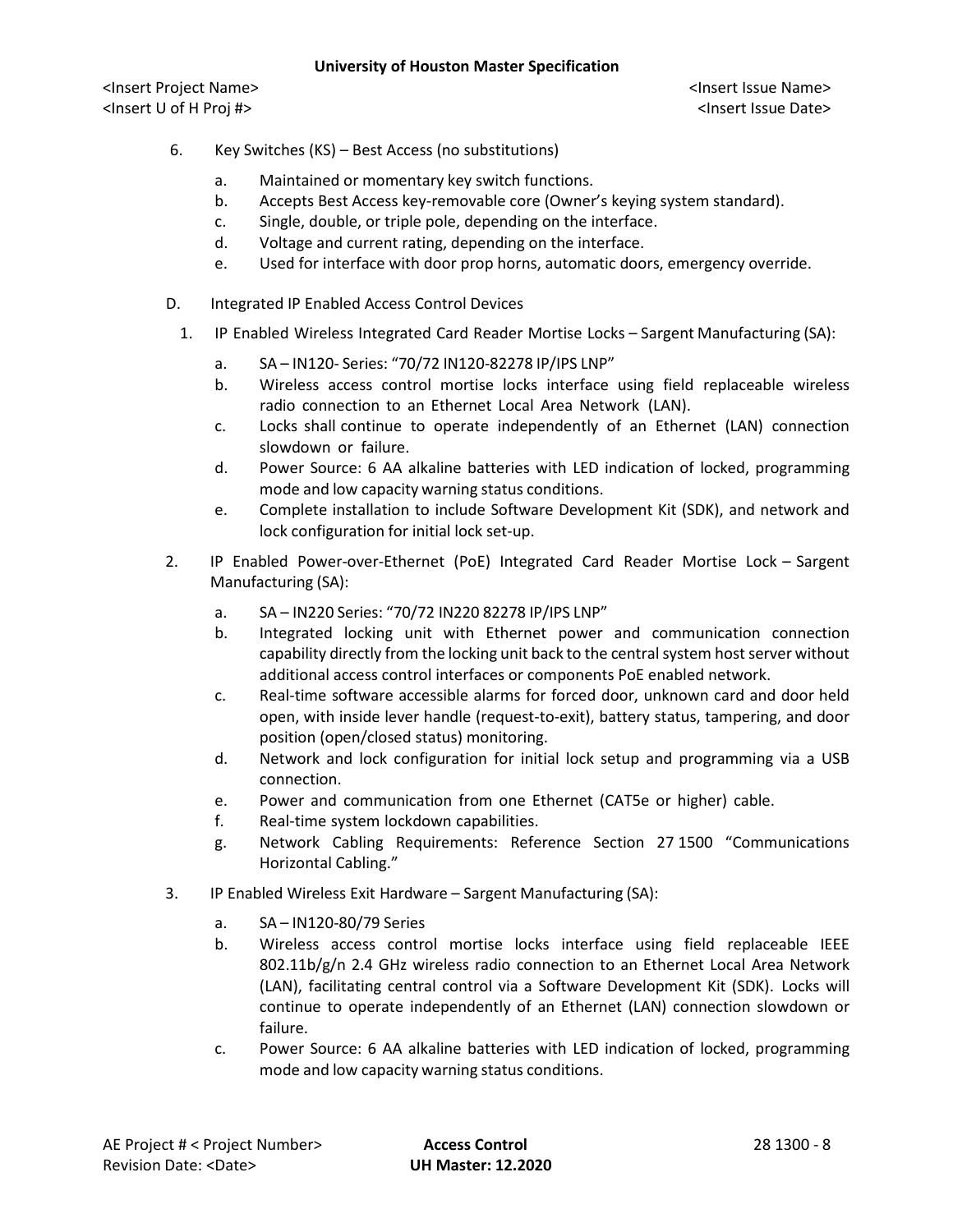<Insert Project Name> <Insert Issue Name> <Insert U of H Proj #> <Insert Issue Date>

- d. Complete installation to include Software Development Kit (SDK), and network and lock configuration for initial lock set-up.
- e. AcceptableManufacturers:
- 4. IP Enabled Power-over-Ethernet (PoE) Integrated Card Reader Exit Hardware Sargent Manufacturing (SA):
	- a. SA IN220 80/79 Series
	- b. Integrated locking unit with Ethernet power and communication connection capability directly from the locking unit back to the central system host server without additional access control interfaces or components via PoE enabled network.
	- c. Real-time software accessible alarms for forced door, unknown card and door held open, with push rail (request-to-exit), battery status, tampering, and door position (open/closed status) monitoring.
	- d. Network and lock configuration for initial lock setup and programming via a USB connection.
	- e. Power and communication from one Ethernet (CAT5e or higher) cable.
	- f. Real-time system lockdown capabilities
	- g. Network Cabling Requirements: Reference Section 27 1500 "Communications Horizontal Cabling."

# PART 3 - EXECUTION

#### 3.1 INSTALLATION

- A. Coordination Required Submittal Coordination Meeting:
	- 1. Coordinate meeting with all subcontractors and material suppliers involved with access control including doors, frames and door hardware supplier(s), elevator, automatic doors, entrances, and electrical. Include UIT Project Manager, Owner's Campus Safety Representative and Owner's EAC Representative. Review and coordinate submittals from the following Sections prior to submittal for approval:

#### EDIT THE LIST BELOW TO COORDINATE WITH PROJECT REQUIREMENTS.

- a. Section 08 1113 "Hollow Metal Doors and Frames"
- b. Section 08 1216 "Aluminum Door Frames"
- c. Section 08 1416 "Flush Wood Doors"
- d. Section 08 3213 "Sliding Aluminum-Framed Glass Doors"
- e. Section 08 4113 "Aluminum-Framed Entrances and Storefronts"
- f. Section 08 3229.23 "Sliding Automatic Entrances"
- g. Section 08 3229.33 "Swinging Automatic Entrances"
- h. Section 08 7100 "Door Hardware"
- i. Section 14 2100 "Electric Traction Elevators"
- j. Section 14 2400 "Hydraulic Elevators"
- k. Section 26 0501 "Electrical Basic Materials and Methods"
- l. Section 27 1500 "Communications Horizontal Cabling"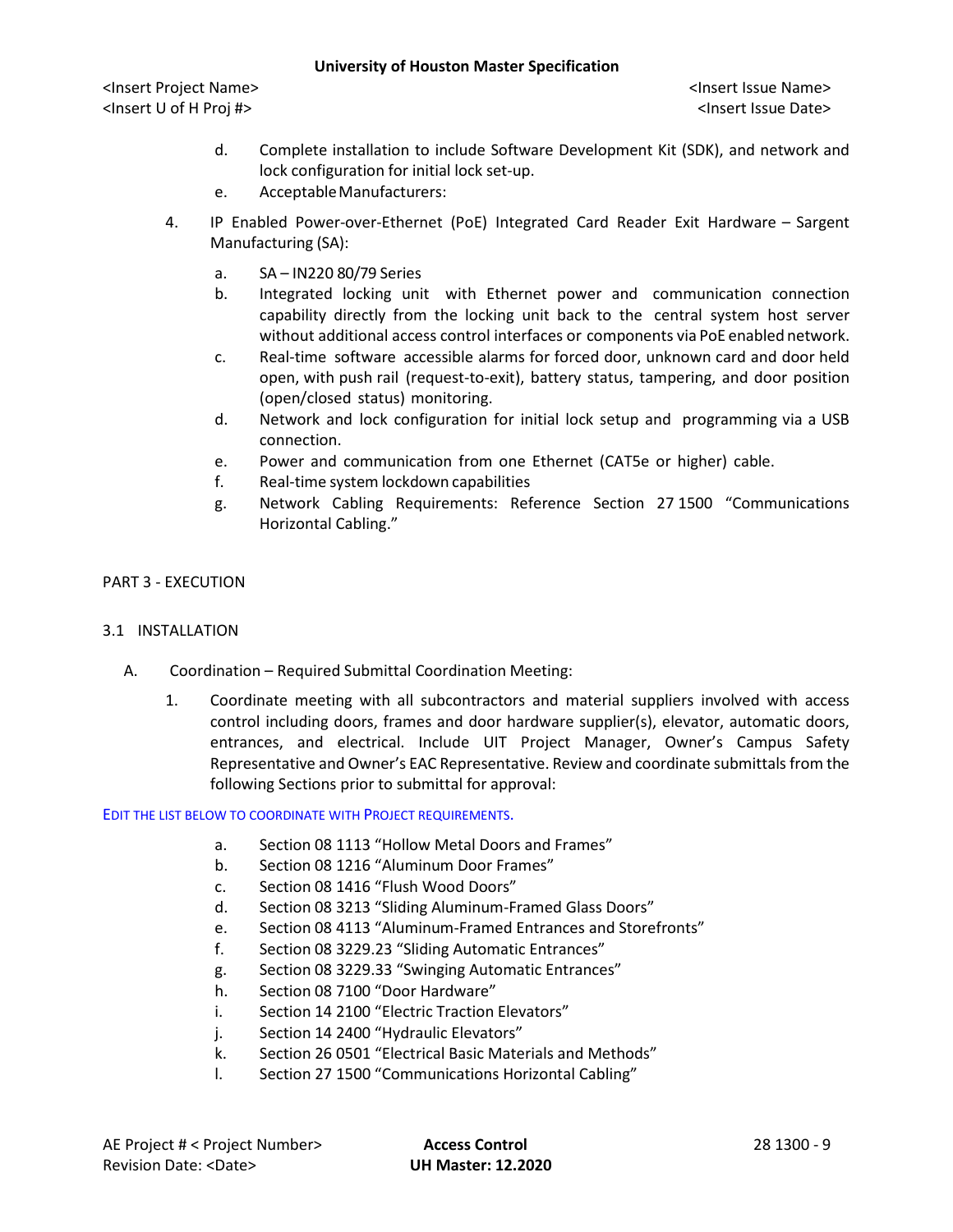# B. INSTALLATION STANDARDS

- 1. Install access control system components per manufacturer's instructions and recommendations.
- C. ACCESSIBILITY
	- 1. Comply with ANSI A117.1 Accessibility Standard requirements for disabled.
- D. CABLING
	- 1. Hardwired Doors: Install properly rated cabling and wiring in conduit without damaging conductors, shield, or jacket.
	- 2. PoE Doors: Data cabling to door shall be installed per Section 27 1500 " Communications Horizontal Cabling."
- E. LABELING
	- 1. Label access control panels with access door information provided by Owner.
- F. PROGRAMMING
	- 1. Refer to Appendix A Access Control Programming Form for required information. Request form from Owner's EAC Representative.
	- 2. Prior to door enrollment programming, coordinate the following with Owner's EAC Representative:
		- a. Final door labeling information for programming
		- b. Default Access Level Assignments
		- c. UH ACS System Programming Standards
	- 3. Program all system and door set up information.
	- 4. Owner will program all cardholders and access levels.

#### G. FIELD QUALITY CONTROL

- 1. Engage a factory-authorized service representative to test and adjust field-assembled components and equipment installation, including connections, and assist in field testing.
- H. ACCEPTANCE TESTING
	- 1. Operational Test and Acceptance: After installation of access control equipment, cables and connections, demonstrate system capability and compliance with requirements to Owner's EAC Representative.
	- 2. Acceptance of access control system shall be independent of equipment or services provided in other Sections or by Owner.
	- 3. Refer to Section 28 0600 "Testing for Electronic Safety and Security" for specific requirements.